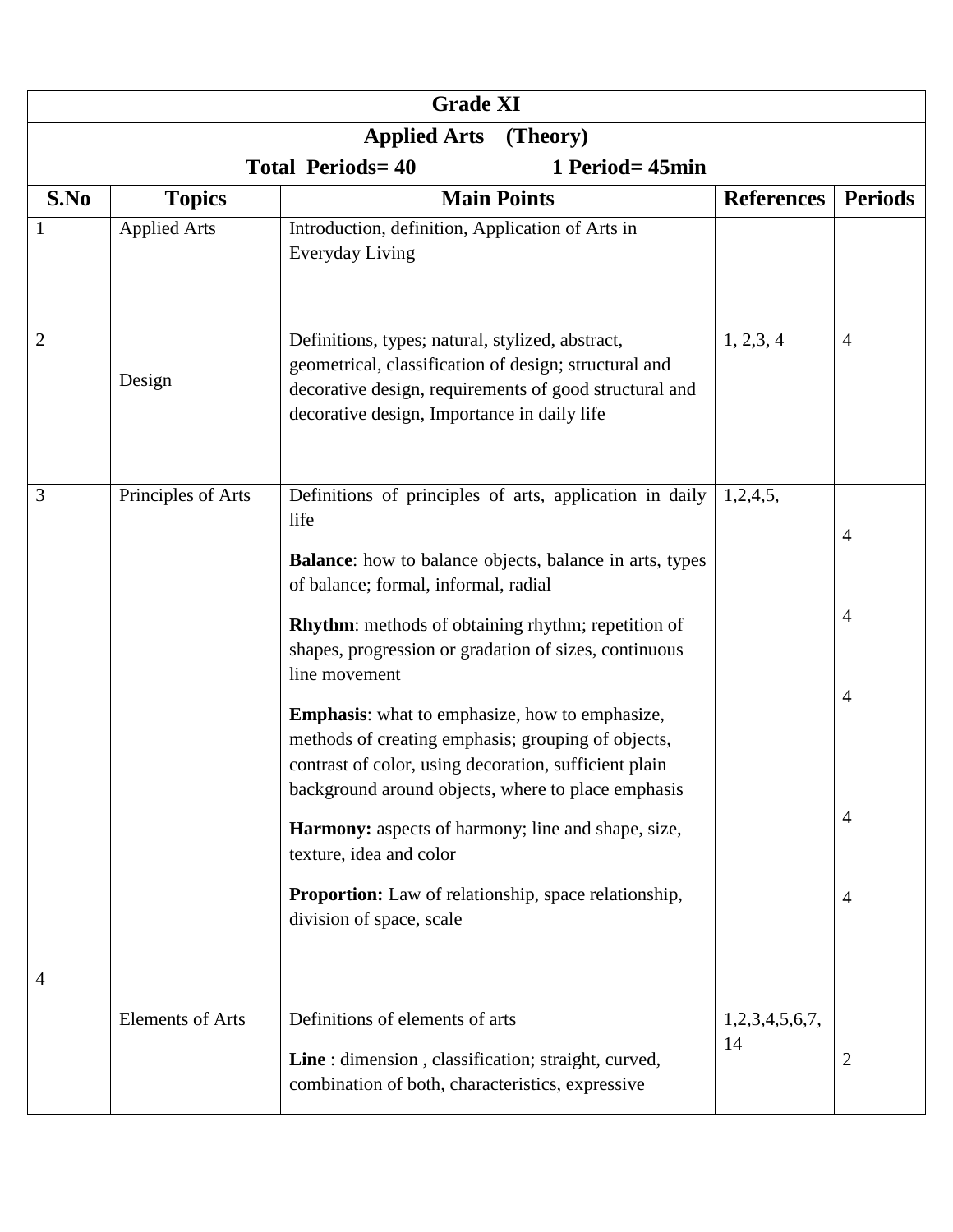| qualities, purpose of lines                                                                                                                                                                                                                                |                |  |
|------------------------------------------------------------------------------------------------------------------------------------------------------------------------------------------------------------------------------------------------------------|----------------|--|
| <b>Color</b> : seeing color, solar spectrum, dimensions; hue,<br>value, intensity, classification; primary, secondary,<br>intermediate, color wheel, warm and cool hues,<br>advancing and receding hues, standard color harmonies<br>and colour psychology | 8              |  |
| <b>Texture:</b> identifying textures, classification; dull or<br>rough, smooth and shiny, pile, combination of textures                                                                                                                                    | 4              |  |
| Form and Shape: classification; natural, abstract, non-<br>objective                                                                                                                                                                                       | $\overline{2}$ |  |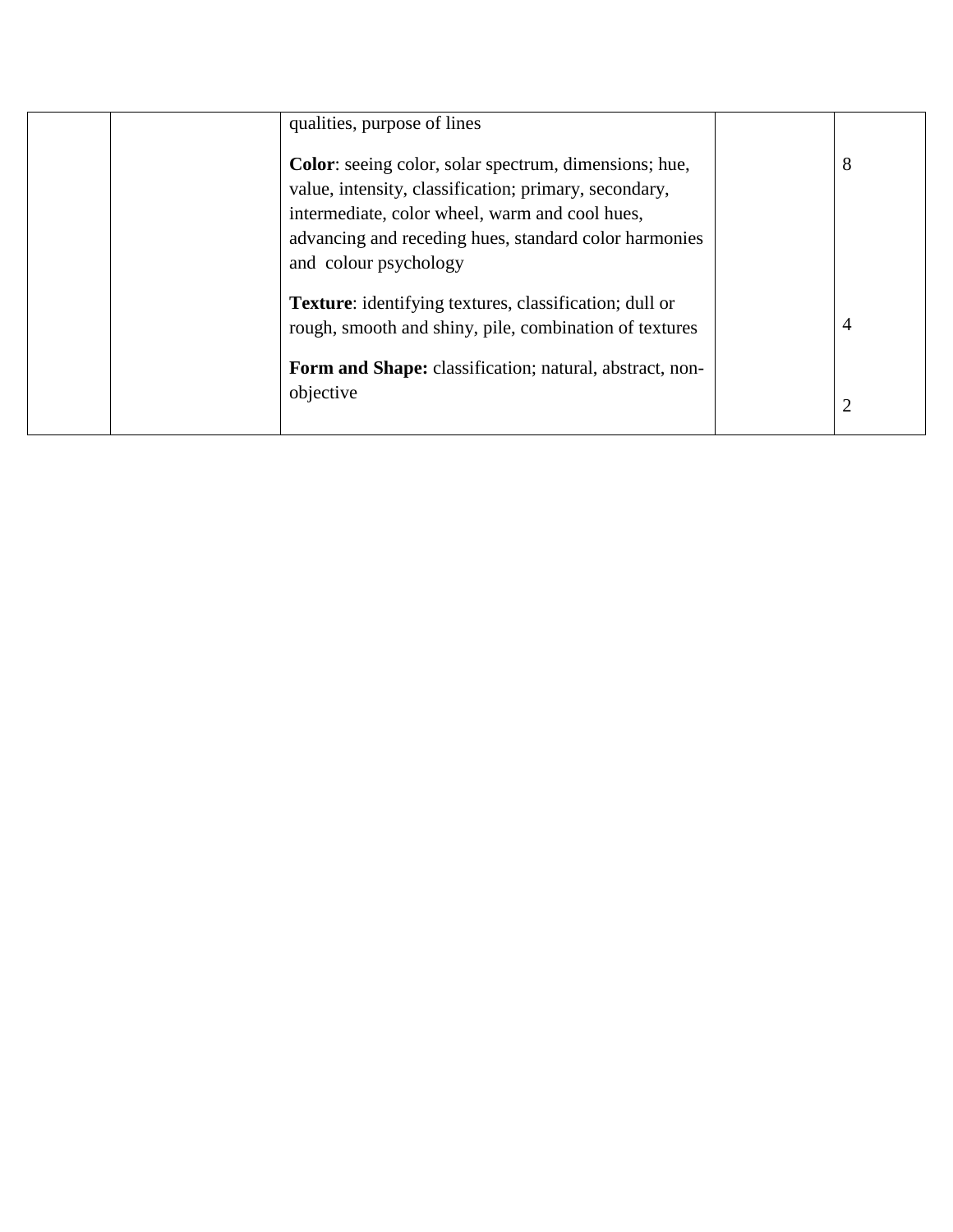| <b>Grade XI</b> |                                             |                                                             |                                                                                                                                                                                                                                                                                                                                                        |                   |                |  |
|-----------------|---------------------------------------------|-------------------------------------------------------------|--------------------------------------------------------------------------------------------------------------------------------------------------------------------------------------------------------------------------------------------------------------------------------------------------------------------------------------------------------|-------------------|----------------|--|
|                 | (Art File Practical)<br><b>Applied Arts</b> |                                                             |                                                                                                                                                                                                                                                                                                                                                        |                   |                |  |
|                 |                                             | <b>Total Periods=40</b>                                     | 1 Period= 45min                                                                                                                                                                                                                                                                                                                                        |                   |                |  |
| S.No            | <b>Topics</b>                               |                                                             | <b>Main Points</b>                                                                                                                                                                                                                                                                                                                                     | <b>References</b> | <b>Periods</b> |  |
|                 | <b>Design</b>                               | a)<br>shading)<br>b)                                        | Draw a natural design and modify it into<br>stylized, geometrical and abstract design in 2"<br>square.(Use only black paint for outline and<br>Make 3 structural designs from household items<br>and convert them into decorative designs.                                                                                                             | 1, 2, 3, 4        | 4              |  |
| $\overline{2}$  | <b>Elements of</b>                          |                                                             |                                                                                                                                                                                                                                                                                                                                                        |                   |                |  |
|                 | Arts:                                       | a)<br>with markers.                                         | Make a chart showing classification of lines                                                                                                                                                                                                                                                                                                           | 2,5               | 2              |  |
|                 | Line                                        | b)                                                          | Make 2 boarder designs using straight and<br>curved lines respectively $(3''x 6'')$                                                                                                                                                                                                                                                                    |                   |                |  |
|                 | Colour                                      | a)<br>b)<br>order<br>c)<br>primary colour<br>d)<br>e)<br>f) | Draw solar spectrum by the use of prism<br>Make a colour wheel with primary, secondary<br>and intermediate colours in their respective<br>Paint value scale chart in 9 steps by using any<br>Develop 17 intensity shades with any primary<br>and their complementary colours<br>Show standard colour harmonies<br>Illustrate the psychology of colours | 1,2,4,6,7         | 8              |  |
|                 | Texture                                     | a)<br>b)<br>(4"x4")                                         | Collect 3 samples of each class of texture<br>Duplicate 2 texture designs from fabrics<br>c) Create 8 textures by using different objects                                                                                                                                                                                                              | 1, 2, 3, 5        | 4              |  |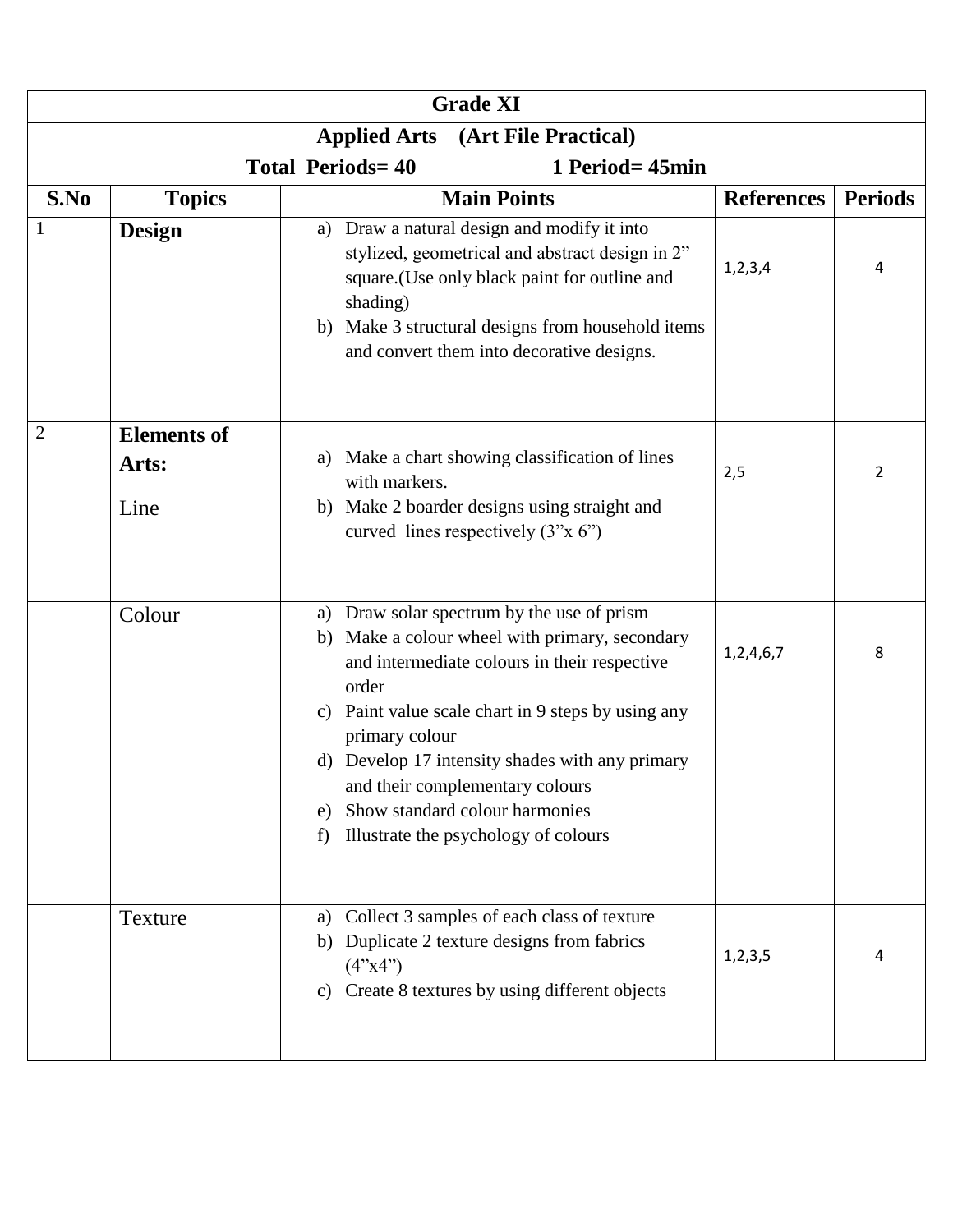|    | Form and Shape                                        | Draw examples of classification of form and shape by<br>using square, circle and triangle                        | 2,4,5 | 2 |
|----|-------------------------------------------------------|------------------------------------------------------------------------------------------------------------------|-------|---|
| 3. | <b>Principles of</b><br><b>Arts</b><br><b>Balance</b> | Show the use of 3 types of balance in interior                                                                   | 1,2,5 | 4 |
|    | Rhythm                                                | Show application of rhythm in interior                                                                           | 1,2   | 4 |
|    | Emphasis                                              | Give 5 examples showing methods of achieving<br>emphasis in interior                                             | 1,2,4 | 4 |
|    | Harmony                                               | Apply aspects of harmony in interior                                                                             | 1,2,4 | 4 |
|    | Proportion                                            | Show division of space into more than two<br>a)<br>interesting parts<br>b) Make a card using Greek oblongs ratio | 1,2,4 | 4 |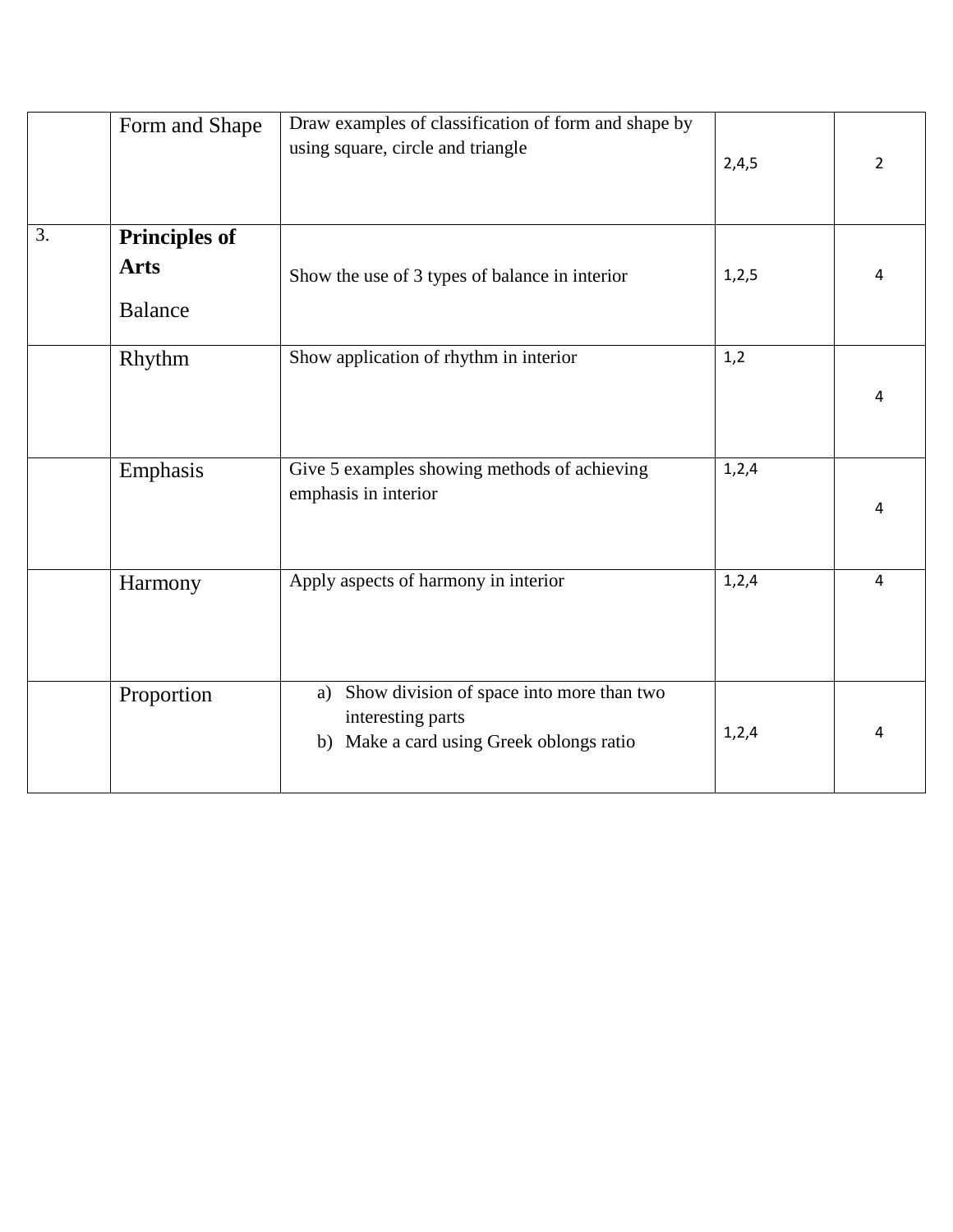| <b>Grade XI</b>                    |               |                                                                                                                                                        |                   |                |  |
|------------------------------------|---------------|--------------------------------------------------------------------------------------------------------------------------------------------------------|-------------------|----------------|--|
| <b>Applied Arts</b><br>(Practical) |               |                                                                                                                                                        |                   |                |  |
|                                    |               | <b>Total Periods=</b><br>1 Period= 45min                                                                                                               |                   |                |  |
| S.No                               | <b>Topics</b> | <b>Main Points</b>                                                                                                                                     | <b>References</b> | <b>Periods</b> |  |
|                                    | Art file      | Application of elements and principles of design by<br>drawing and painting                                                                            |                   |                |  |
| $\overline{2}$                     | Tie and Dye   | Definition, history, fabrics used for tie and dye,<br>materials needed, types of dye, four basic steps,<br>procedure, precautions and dying methods    | 5,10,11,12,1<br>3 | 8              |  |
| 3                                  | Stenciling    | Definition, history, what is a stencil, equipment<br>needed, cutting the stencil design,                                                               | 5,9,10            | 8              |  |
| $\overline{4}$                     | Rug           | Selection and enlargement of Rug design, selecting a<br>suitable colour scheme, tacking of design on jute,<br>looping, cutting, leveling and finishing |                   | 10             |  |
| 5                                  | Decoupage     | Definition, history, materials needed, procedure.                                                                                                      | 8                 | 8              |  |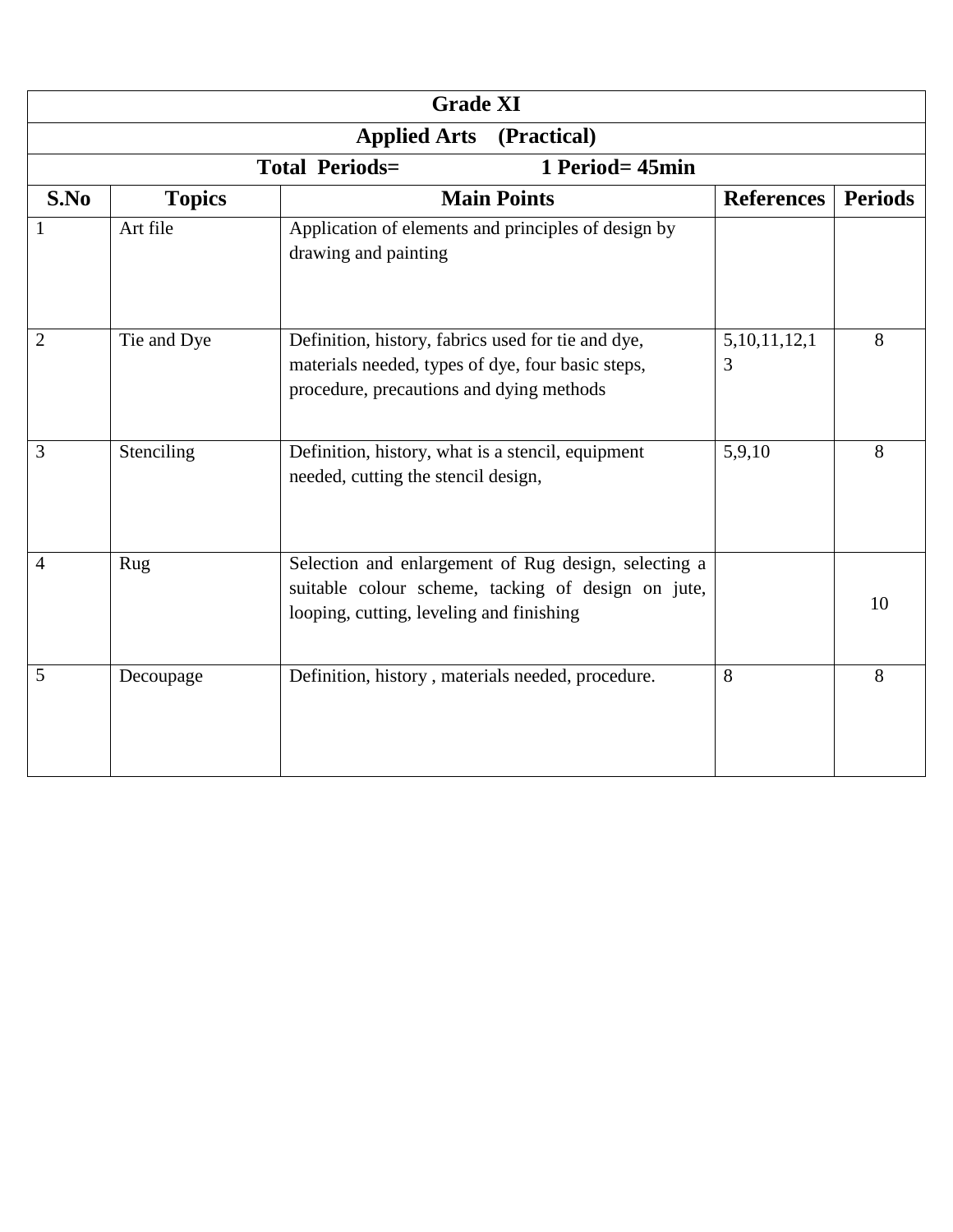## **BOOKS RECOMMENDED**

- 1. Harriet Goldstein, Arts in Every Day Life, Macmillan, Pub. Co. New York, 1954.
- 2. Ethel Jane Beitler, Design for You, John Wiley and Sons, Inc. New York, 1961.
- 3. Sybil Emerson, Design-A Creative Approach, International Text Book Co, 1953.
- 4. Julie Sulahria, Inside Design, Harper & Row Inc. New York, 1977
- 5. Meda Parker Johnston, Design On Fabrics, Prentice Hall Press New York, 1981,1986
- 6. Maitland Graves, The Art of Color and Design, McGraw Hill Book Co, Inc. New York, 1951.
- 7. Maitland Graves, Color Fundamentals, McGraw Hill Book Co, Inc. New York, 1952.
- 8. Juliet Bawden, Decoupage In A Weekend, New Holland Ltd, 1996
- 9. Harriet.E.Knapp, Design Approach To Craft, Prang Company, 1950.
- 10. Jill Kennedy, Fabric Painting, B.T Bats Ford Limited, 1995.
- 11. Norman Jameson, Tie & Dye, Batik & candle Making, Macmillan, Pub. Co.Inc. New York, 1976
- 12. Gohi, Textile Science, EPG Vilensky Ltd, 1981.
- 13. The Readers Digest, Family Book Of Things To Do, The Readers Digest Association, 1997, 15<sup>th</sup> edition.
- 14. Reference: http://www.paintcafe.com